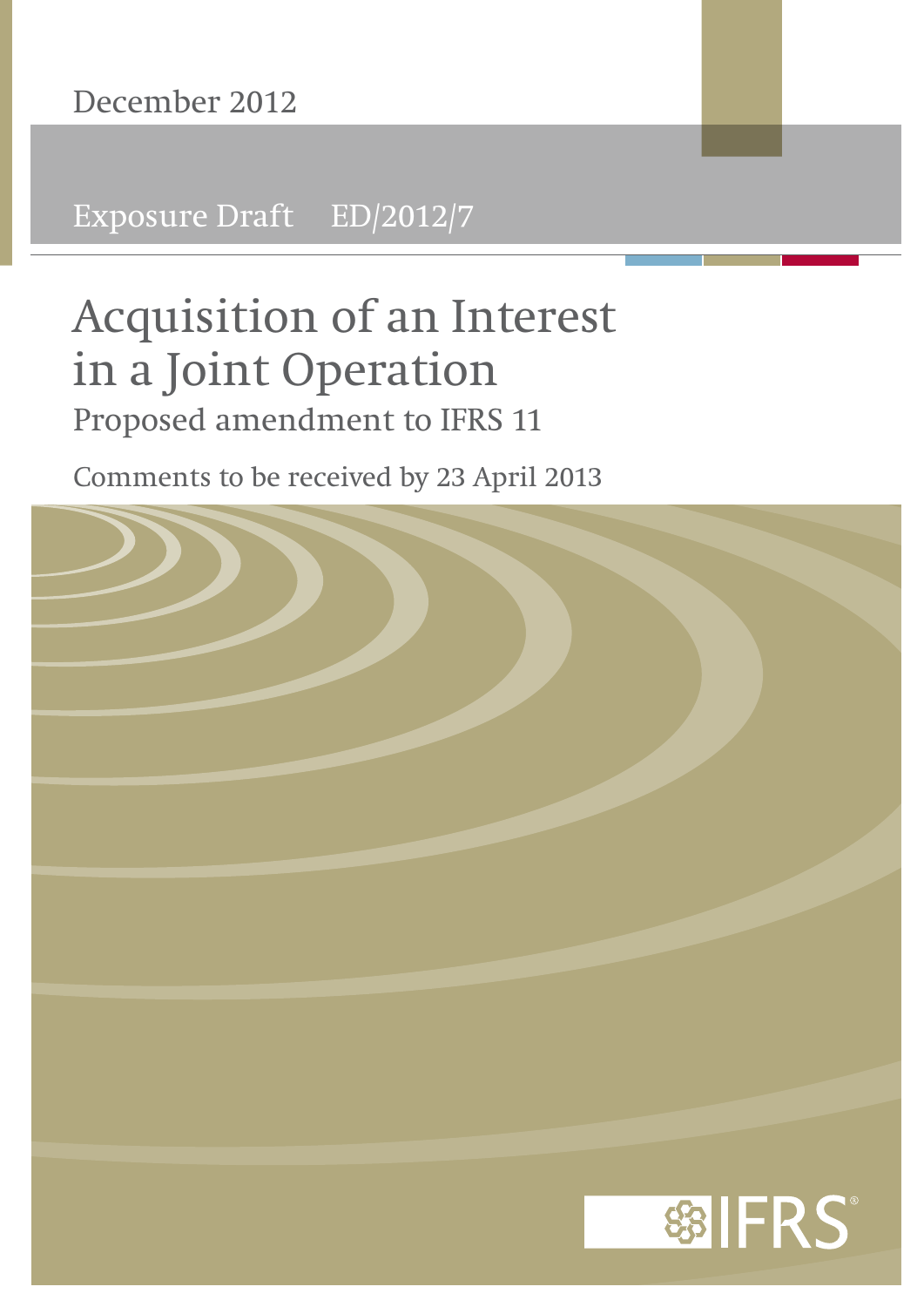# **Acquisition of an Interest in a Joint Operation**

# **(Proposed amendment to IFRS 11)**

*Comments to be received by 23 April 2013*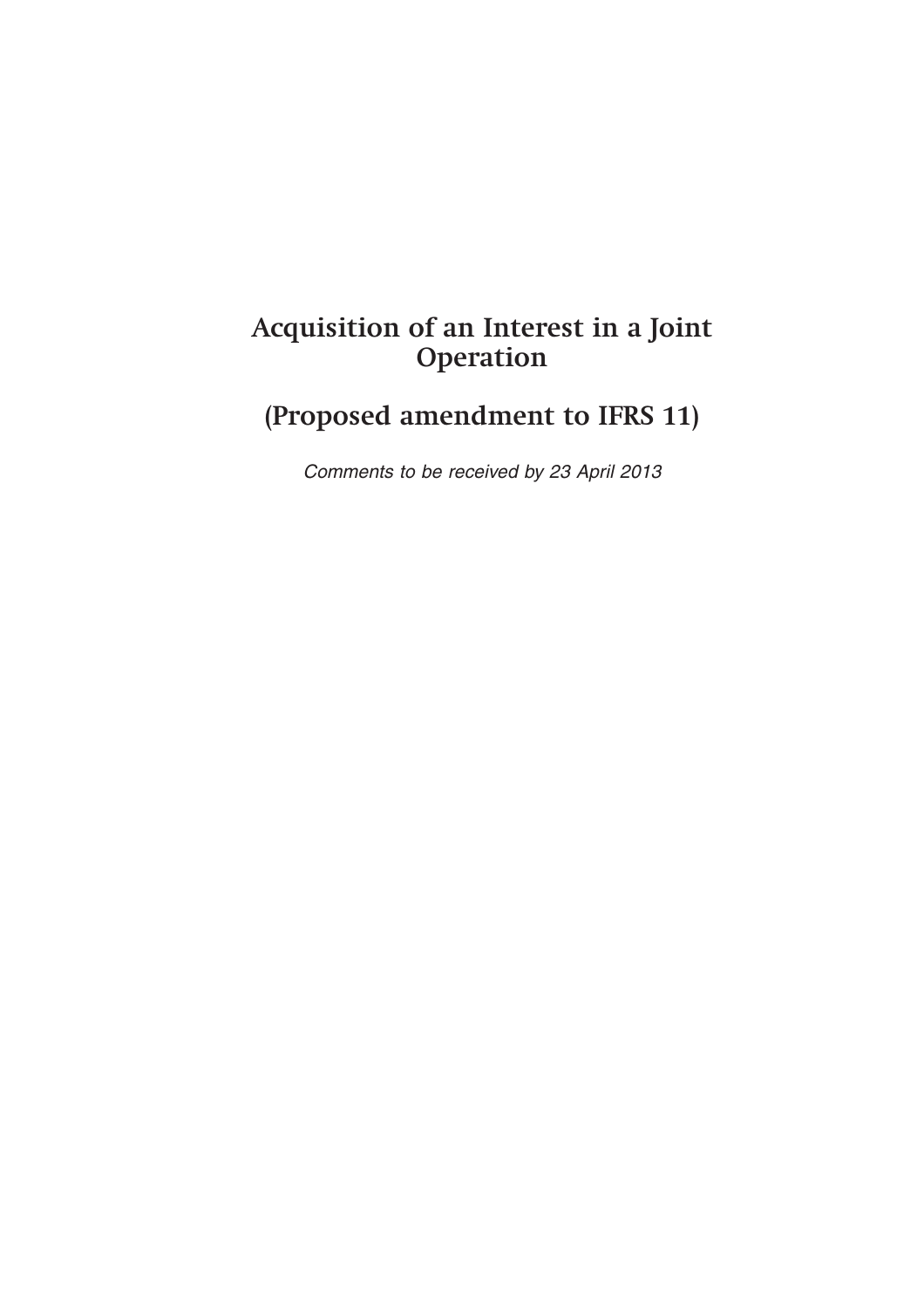Exposure Draft ED/2012/7 *Acquisition of an Interest in a Joint Operation* (Proposed amendment to IFRS 11) is published by the International Accounting Standards Board (IASB) for comment only. The proposals may be modified in the light of the comments received before being issued in final form as amendments to IFRSs. Comments on the Exposure Draft, the Basis for Conclusions and the Illustrative Examples should be submitted in writing so as to be received by **23 April 2013**. Respondents are asked to send their comments electronically to the IASB website (www.ifrs.org), using the 'Comment on a proposal' page.

All responses will be put on the public record unless the respondent requests confidentiality. However, such requests will not normally be granted unless supported by good reason, such as commercial confidence.

The IASB, the IFRS Foundation, the authors and the publishers do not accept responsibility for loss caused to any person who acts or refrains from acting in reliance on the material in this publication, whether such loss is caused by negligence or otherwise.

Copyright © 2012 IFRS Foundation®

#### ISBN: 978-1-907877-75-9

International Financial Reporting Standards (including International Accounting Standards and SIC and IFRIC Interpretations), Exposure Drafts, and other IASB publications are copyright of the IFRS Foundation. The approved text of International Financial Reporting Standards and other IASB publications is that published by the IASB in the English language. Copies may be obtained from the IFRS Foundation. Please address publications and copyright matters to:

IFRS Foundation Publications Department, 1st Floor, 30 Cannon Street, London EC4M 6XH, United Kingdom. Tel: +44 (0)20 7332 2730 Fax: +44 (0)20 7332 2749 Email: publications@ifrs.org Web: www.ifrs.org

All rights reserved. Copies of the draft amendments and the accompanying documents may be made for the purpose of preparing comments to be submitted to the IASB, provided such copies are for personal or intra-organisational use only and are not sold or disseminated and provided each copy acknowledges the IFRS Foundation's copyright and sets out the IASB's address in full. Otherwise, no part of this publication may be translated, reprinted or reproduced or utilised in any form either in whole or in part or by any electronic, mechanical or other means, now known or hereafter invented, including photocopying and recording, or in any information storage and retrieval system, without prior permission in writing from the IFRS Foundation.



The IFRS Foundation logo/the IASB logo/'Hexagon Device', 'IFRS Foundation', 'eIFRS', 'IAS', 'IASB', 'IASC Foundation', 'IASCF', 'IFRS for SMEs', 'IASs', 'IFRIC', 'IFRS', 'IFRSs', 'International Accounting Standards', 'International Financial Reporting Standards' and 'SIC' are Trade Marks of the IFRS Foundation.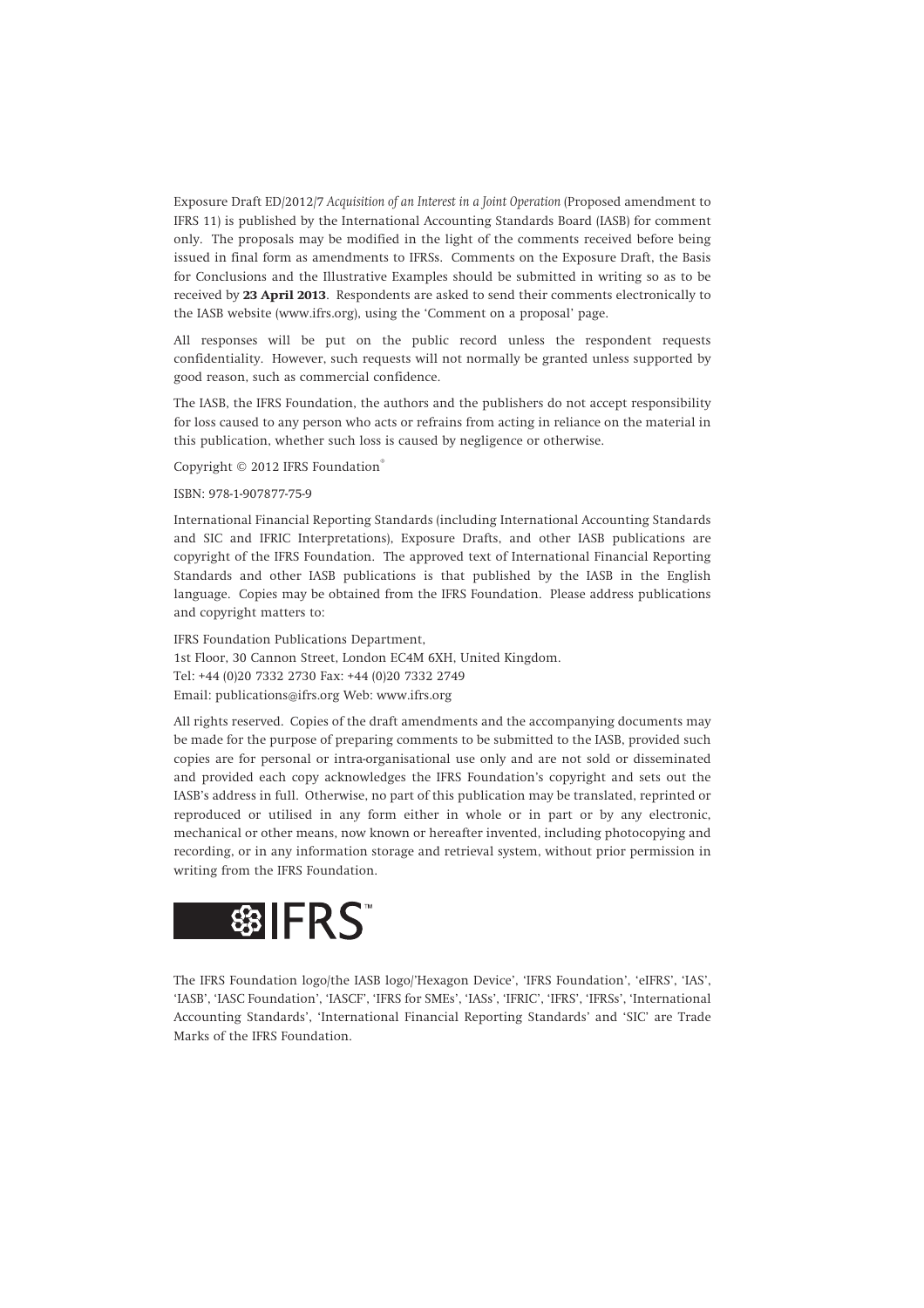# **CONTENTS**

|                                                                                                                         | from page |
|-------------------------------------------------------------------------------------------------------------------------|-----------|
| <b>INTRODUCTION AND INVITATION TO COMMENT</b>                                                                           | 4         |
| [DRAFT] ACQUISITION OF AN INTEREST IN A JOINT<br><b>OPERATION (PROPOSED AMENDMENT TO IFRS 11)</b>                       |           |
| <b>PROPOSED CONSEQUENTIAL AMENDMENT TO IFRS 1 FIRST-TIME</b><br>ADOPTION OF INTERNATIONAL FINANCIAL REPORTING STANDARDS | 10        |
| APPROVAL OF EXPOSURE DRAFT BY THE BOARD                                                                                 | 11        |
| <b>BASIS FOR CONCLUSIONS ON THE PROPOSED AMENDMENT TO IFRS 11</b><br><b>JOINT ARRANGEMENTS</b>                          | 12        |
| <b>ILLUSTRATIVE EXAMPLES ON IFRS 11 JOINT ARRANGEMENTS</b>                                                              | 14        |

3 **IFRS** Foundation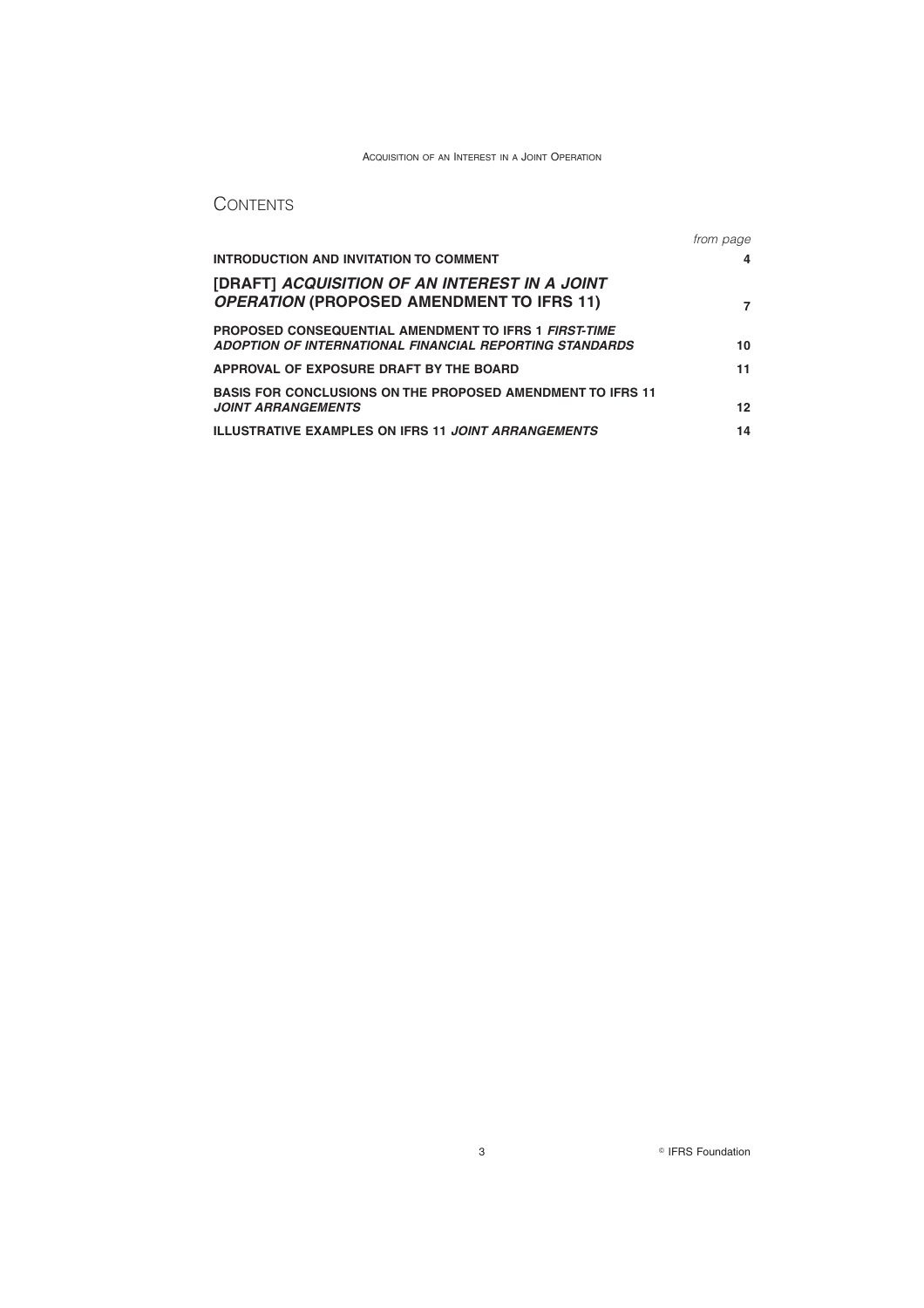### **Introduction**

The objective of the proposed amendment is to introduce guidance on the accounting, by a joint operator, for the acquisition of an interest in a joint operation, as defined in IFRS 11 *Joint Arrangements*, in which the activity of the joint operation constitutes a business, as defined in IFRS 3 *Business Combinations*.

Paragraph 20 of IFRS 11 requires a joint operator to recognise, in relation to its interest in a joint operation, among other things:

- (a) its assets, including its share of any assets held jointly; and
- (b) its liabilities, including its share of any liabilities incurred jointly.

In addition, paragraph 21 of IFRS 11 specifies that a joint operator shall account for those assets and liabilities in accordance with the Standards that are applicable.

However, neither IFRS 11 nor IAS 31 *Interests in Joint Ventures*, which IFRS 11 replaced, provided guidance on the accounting by a joint operator for the acquisition of an interest in a joint operation in which the activity of the joint operation constitutes a business.

As a result of the lack of guidance in IAS 31, significant diversity has arisen in practice in venturers' accounting for the acquisition of interests in jointly controlled operations or assets in which the activity of the jointly controlled operations or assets constitutes a business, as defined in IFRS 3. Such diversity relates to:

- (a) a premium that is paid in addition to the fair value of the identifiable net assets; for example, a premium paid for synergies. Such a premium is either recognised as a separate asset, ie goodwill, or is allocated to the identifiable assets on the basis of their relative fair values;
- (b) deferred tax assets and deferred tax liabilities that arise from the initial recognition of assets and liabilities, except for deferred tax liabilities that arise from the initial recognition of goodwill, are either recognised on the acquisition of the interests in the jointly controlled operations or assets in which the activity constitutes a business, or are not recognised because of the initial recognition exceptions in paragraphs 15 and 24 of IAS 12 *Income Taxes*; and
- (c) acquisition-related costs, which are either capitalised or recognised as an expense.

The IASB is concerned that this significant diversity in practice may continue after the application of IFRS 11.

As a result, the IASB proposes to amend IFRS 11 and IFRS 1 *First-time Adoption of International Financial Reporting Standards* so that a joint operator accounting for the acquisition of an interest in a joint operation in which the activity of the joint operation constitutes a business applies the relevant principles for business combinations accounting in IFRS 3 and other Standards, and discloses the relevant information required by those Standards for business combinations.

The proposed amendment does not only apply to the acquisition of an interest in an existing joint operation, but also to the acquisition of an interest in a joint operation on its formation. However, it should not apply if the formation of the joint operation coincides with the formation of the business. This is the case when no existing business is contributed to the joint operation on its formation. Consequently, the scope of the

 $\degree$  IFRS Foundation  $4$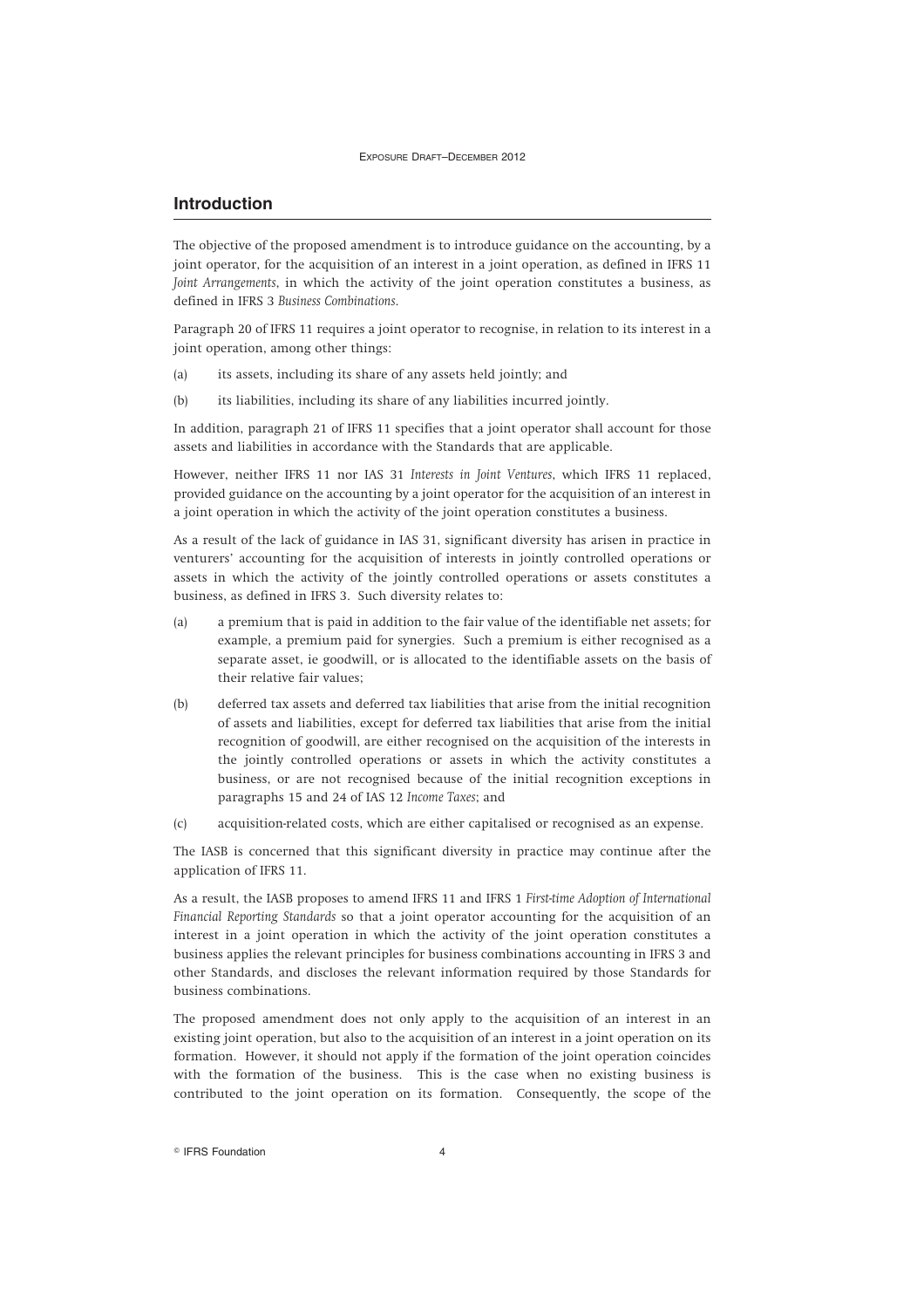proposed amendment is, in terms of a limited scope project, limited to those fact patterns that are subject to significant diversity in practice, as observed by the IFRS Interpretations Committee.

To avoid the use of hindsight when determining the acquisition-date fair values of the identifiable assets and liabilities that are to be recognised as part of the transition, the IASB proposes that an entity would apply the proposed amendment to IFRS 11 and the consequential amendment to IFRS 1 prospectively to acquisitions of interests in joint operations in which the activity of the joint operation constitutes a business, on or after the effective date of the proposed amendment.

#### **Next steps**

The IASB will consider the comments that it receives on the proposal and will decide whether it will proceed with the proposed amendment to IFRS 11 and the consequential amendment to IFRS 1.

5 **IFRS** Foundation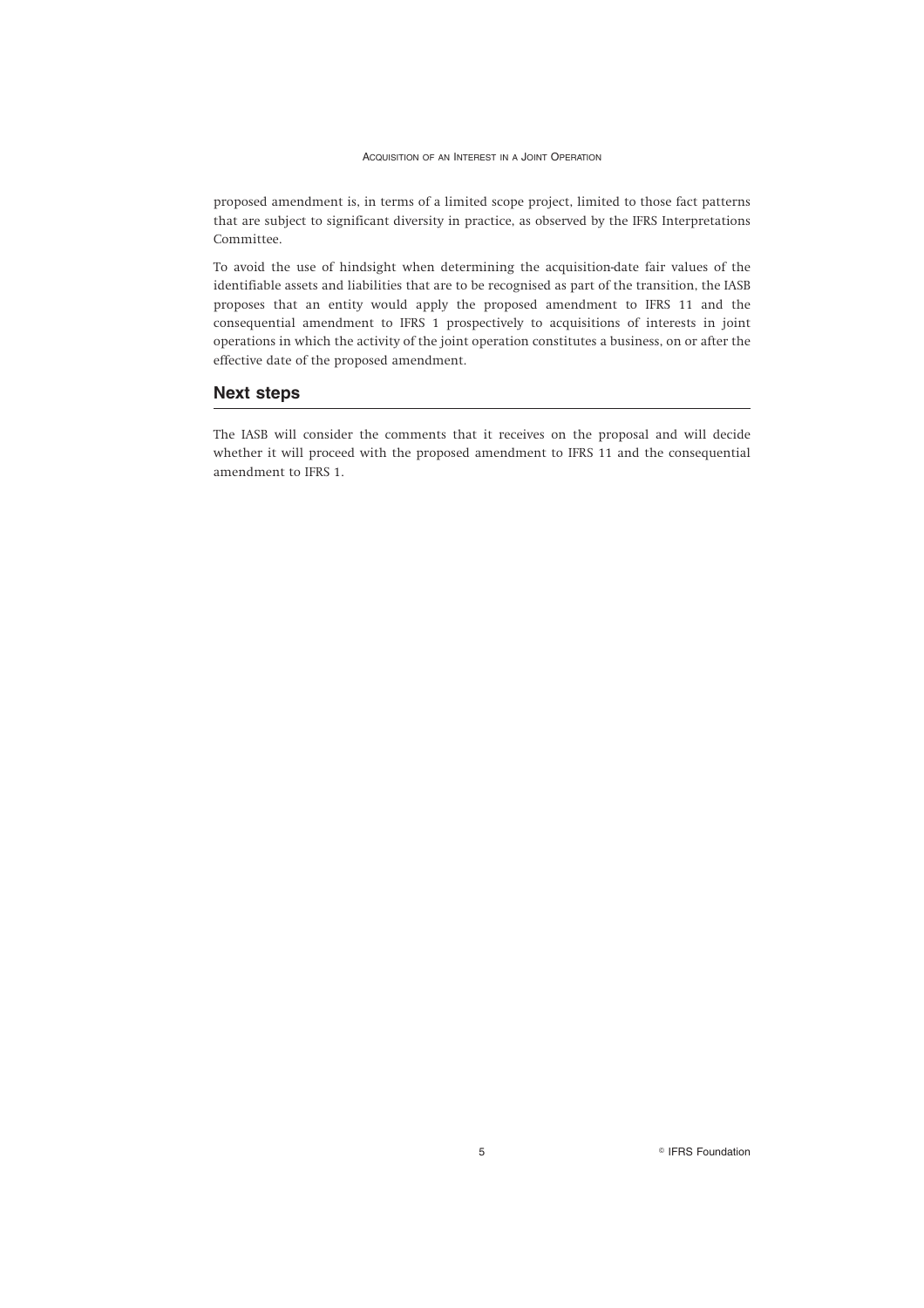#### **Invitation to comment**

The IASB invites comments on the proposals in this Exposure Draft, particularly on the questions set out below. Comments are most helpful if they:

- (a) comment on the questions as stated;
- (b) indicate the specific paragraph or group of paragraphs to which they relate;
- (c) contain a clear rationale; and
- (d) include any alternative that the IASB should consider, if applicable.

The IASB is not requesting comments on matters that are not addressed in this Exposure Draft. Comments should be submitted in writing so as to be received no later than **23 April 2013**.

# **Questions for respondents**

#### **Question 1: relevant principles**

The IASB proposes to amend IFRS 11 and IFRS 1 so that a joint operator accounting for the acquisition of an interest in a joint operation in which the activity of the joint operation constitutes a business applies the relevant principles on business combinations accounting in IFRS 3 and other Standards, and discloses the relevant information required by those Standards for business combinations.

Do you agree with the proposed amendment? Why or why not? If not, what alternative do you propose?

#### **Question 2: scope**

The IASB intends to apply the proposed amendment to IFRS 11 and the proposed consequential amendment to IFRS 1 to the acquisition of an interest in a joint operation on its formation. However, it should not apply if no existing business is contributed to the joint operation on its formation.

Do you agree with the proposed amendment? Why or why not? If not, what alternative do you propose?

#### **Question 3: transition requirement**

The IASB intends to apply the proposed amendment to IFRS 11 and the proposed consequential amendment to IFRS 1 prospectively to acquisitions of interests in joint operations in which the activity of the joint operation constitutes a business on or after the effective date.

Do you agree with the proposed transition requirement? Why or why not? If not, what alternative do you propose?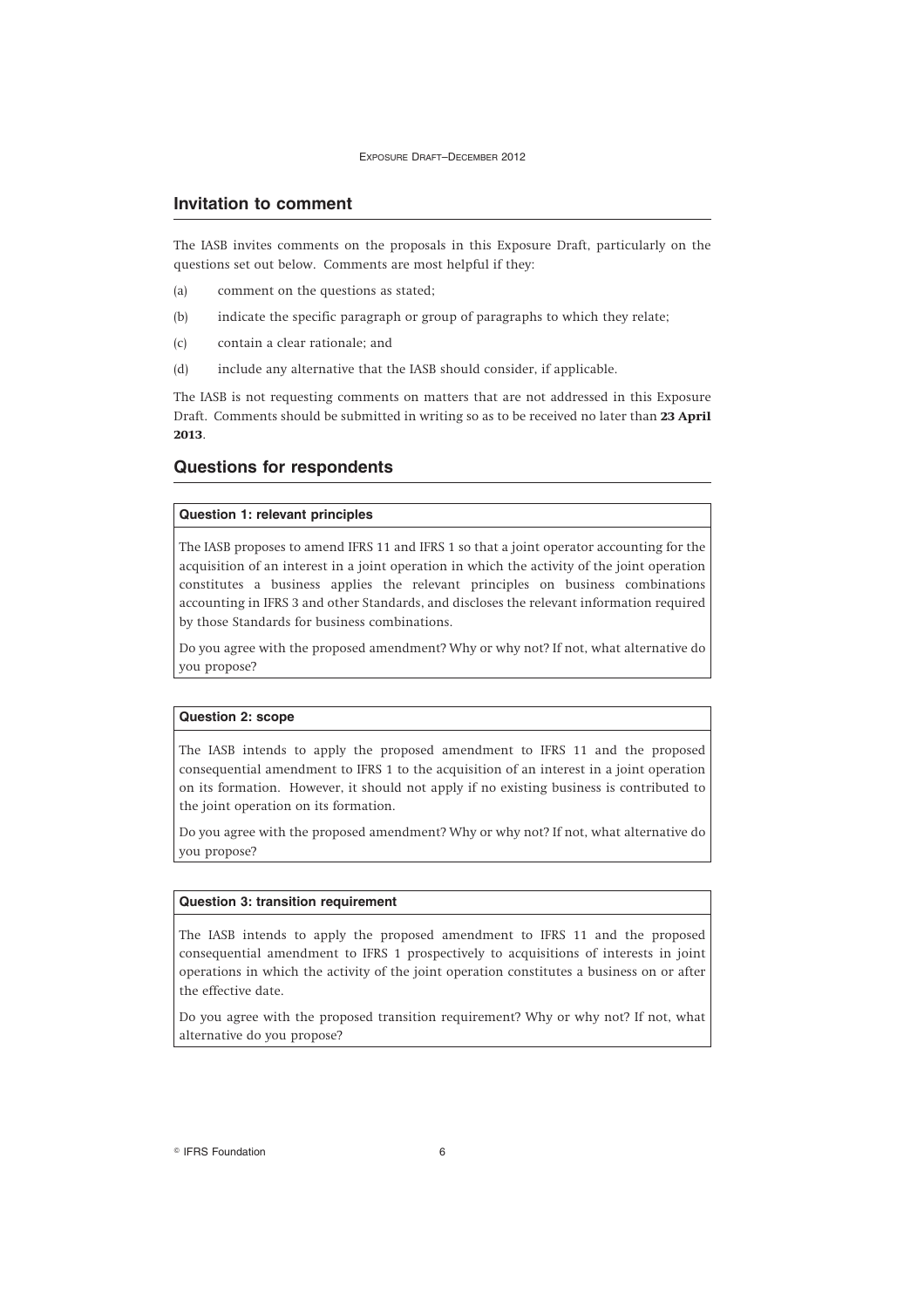# **[Draft]** *Acquisition of an Interest in a Joint Operation* **(Proposed amendment to IFRS 11)**

#### **Proposed amendment to IFRS 11** *Joint Arrangements*

In IFRS 11, paragraph 21A is added. New text is underlined. Paragraphs 20–21 have been included for ease of reference but are not proposed for amendment.

#### **Financial statements of parties to a joint arrangement**

#### **Joint operations**

- **20 A joint operator shall recognise in relation to its interest in a joint operation:**
	- **(a) its assets, including its share of any assets held jointly;**
	- **(b) its liabilities, including its share of any liabilities incurred jointly;**
	- **(c) its revenue from the sale of its share of the output arising from the joint operation;**
	- **(d) its share of the revenue from the sale of the output by the joint operation; and**
	- **(e) its expenses, including its share of any expenses incurred jointly.**
- 21 A joint operator shall account for the assets, liabilities, revenues and expenses relating to its interest in a joint operation in accordance with the IFRSs applicable to the particular assets, liabilities, revenues and expenses.
- 21A When an entity acquires an interest in a joint operation in which the activity of the joint operation constitutes a business, as defined in IFRS 3 *Business Combinations*, it shall apply, to the extent of its interest according to paragraph 20, the relevant principles on business combinations accounting in IFRS 3 and other IFRSs and disclose the relevant information that is required in those IFRSs for business combinations. The accounting for the acquisition of an interest in such a joint operation is specified in paragraphs B33A–B33B.

7 **IFRS** Foundation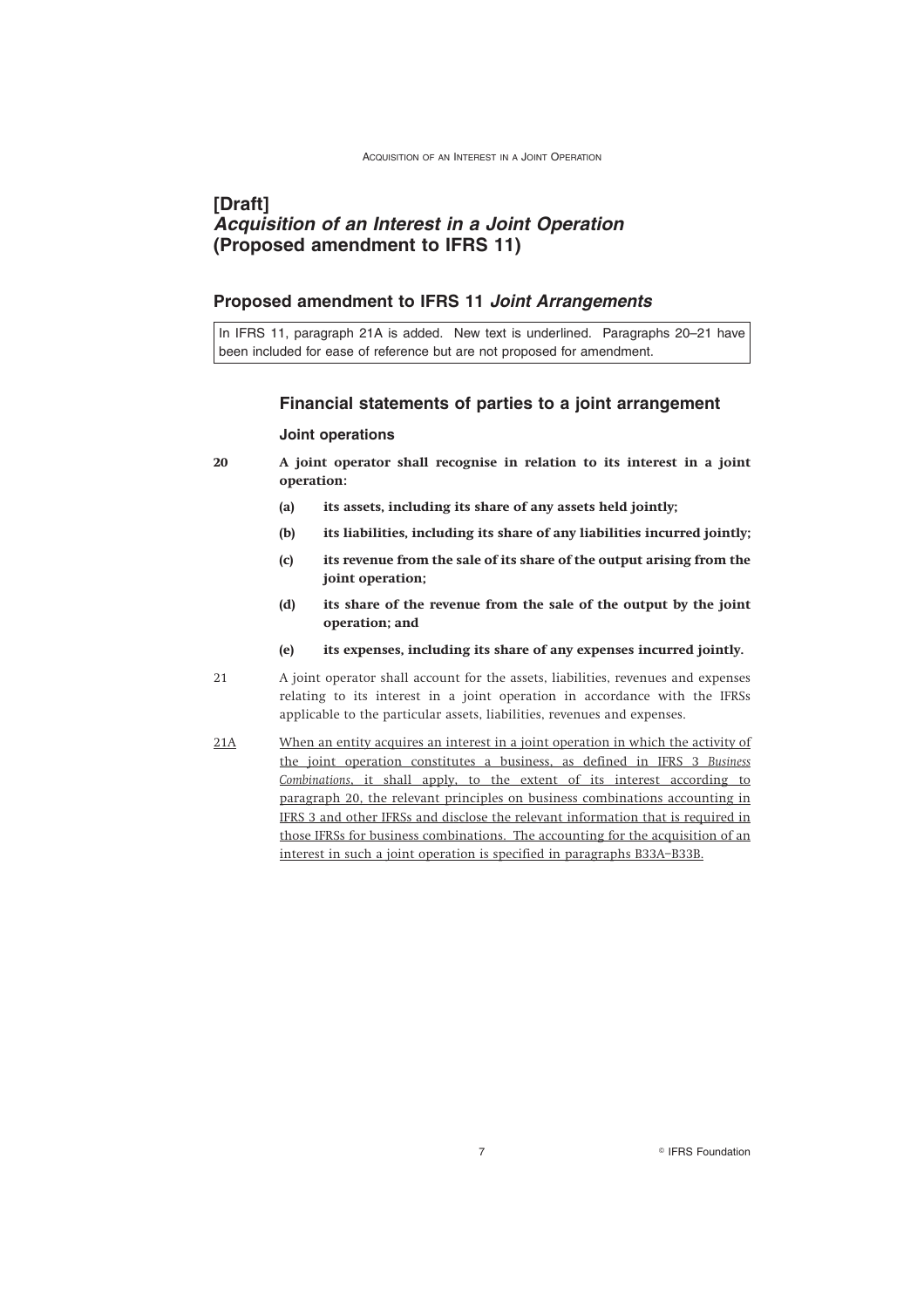# **Appendix B Application guidance**

In Appendix B, the main heading following paragraph B33 is amended. A subheading and paragraphs B33A–B33B are added after the main heading following paragraph B33. New text is underlined.

# **Financial statements of parties to a joint arrangement (paragraphs 21A and 22)**

#### **Accounting for acquisitions of interests in joint operations**

B33A When an entity acquires an interest in a joint operation in which the activity of the joint operation constitutes a business, as defined in IFRS 3, it shall apply, to the extent of its interest according to paragraph 20, the relevant principles on business combinations accounting in IFRS 3 and other IFRSs and disclose the relevant information required by those IFRSs for business combinations. The principles on business combinations accounting include:

- (a) measuring identifiable assets and liabilities at fair value other than those items for which exceptions are given in IFRS 3 and other IFRSs;
- (b) recognising acquisition-related costs as expenses in the periods in which the costs are incurred and the services are received, with the exception that the costs to issue debt or equity securities are recognised in accordance with IAS 32 *Financial Instruments: Presentation* and IFRS 9;<sup>1</sup>
- (c) recognising deferred tax assets and deferred tax liabilities that arise from the initial recognition of assets or liabilities, except for deferred tax liabilities that arise from the initial recognition of goodwill; and
- (d) recognising the excess of the consideration transferred over the net of the acquisition-date amounts of the identifiable assets acquired and the liabilities assumed, if any, as goodwill.
- B33B Paragraphs 21A and B33A apply to the acquisition of an interest in a joint operation on its formation, except when there is no existing business.

**Accounting for sales or contributions of assets to a joint operation**

If an entity applies this amendment but does not yet apply IFRS 9, the reference in this amendment to IFRS 9 shall be read as a reference to IAS 39 *Financial Instruments: Recognition and Measurement*.

<sup>©</sup> IFRS Foundation 8

...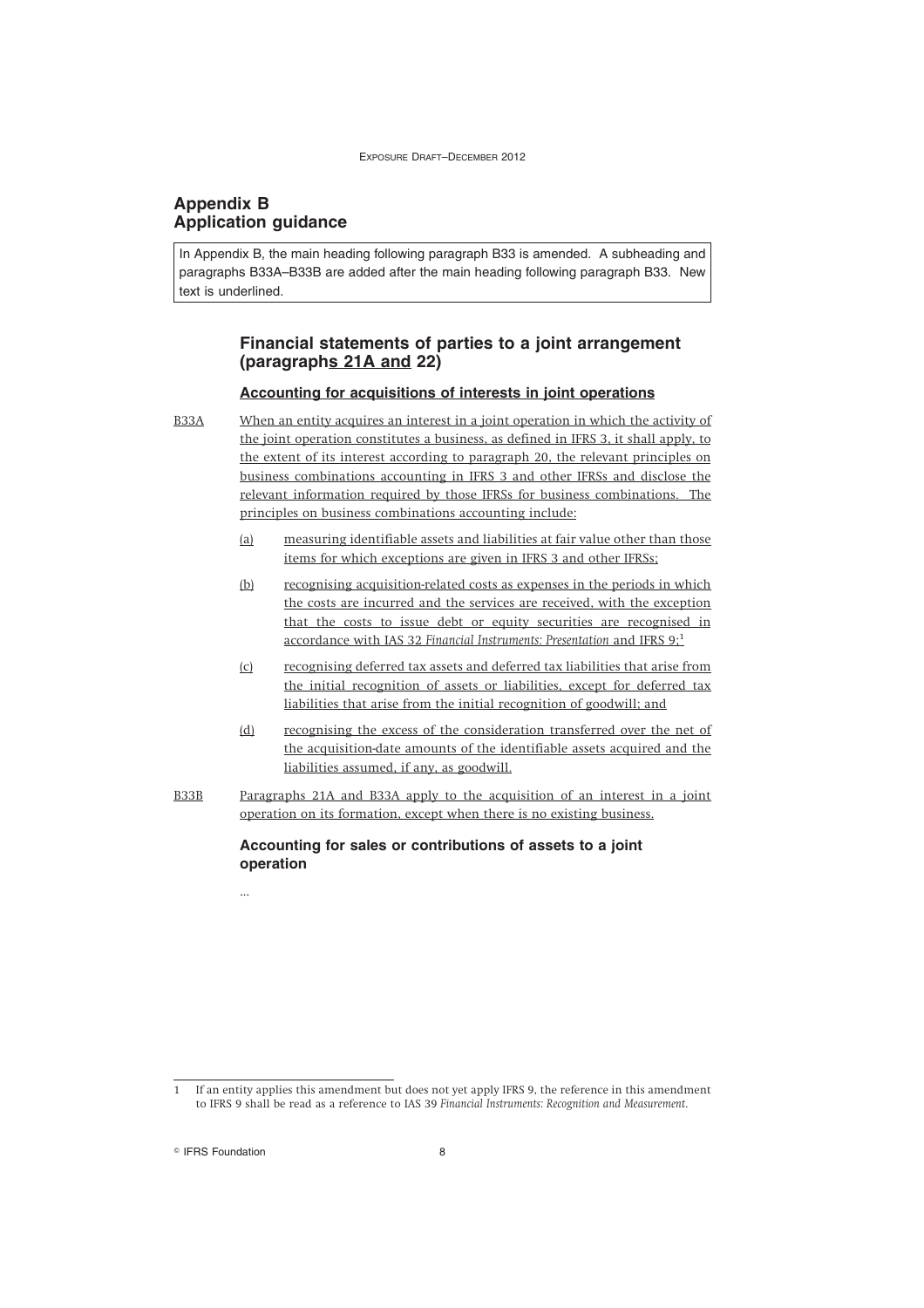# **Appendix C Effective date, transition and withdrawal of other IFRSs**

In Appendix C, paragraph C1AA is added after paragraph C1A and a subheading and paragraph C14A are added after paragraph C14. New text is underlined.

#### **Effective date**

...

...

C1AA *Acquisition of an Interest in a Joint Operation* (Amendment to IFRS 11) issued in [date] amended the heading after paragraph B33 and added paragraphs 21A, B33A–B33B and C14A and headings. An entity shall apply that amendment for annual periods beginning on or after [date]. Earlier application is permitted. If an entity applies that amendment for an earlier period it shall disclose that fact.

#### **Transition**

# **Accounting for acquisitions of interests in joint operations**

C14A *Acquisition of an Interest in a Joint Operation* (Amendment to IFRS 11) issued in [date] amended the heading after paragraph B33 and added paragraphs 21A, B33A–B33B, C1AA and headings. An entity shall apply that amendment prospectively for acquisitions of interests in joint operations from the beginning of the first period for which it applies that amendment. Consequently, amounts recognised for acquisitions of interests in joint operations in prior periods shall not be adjusted.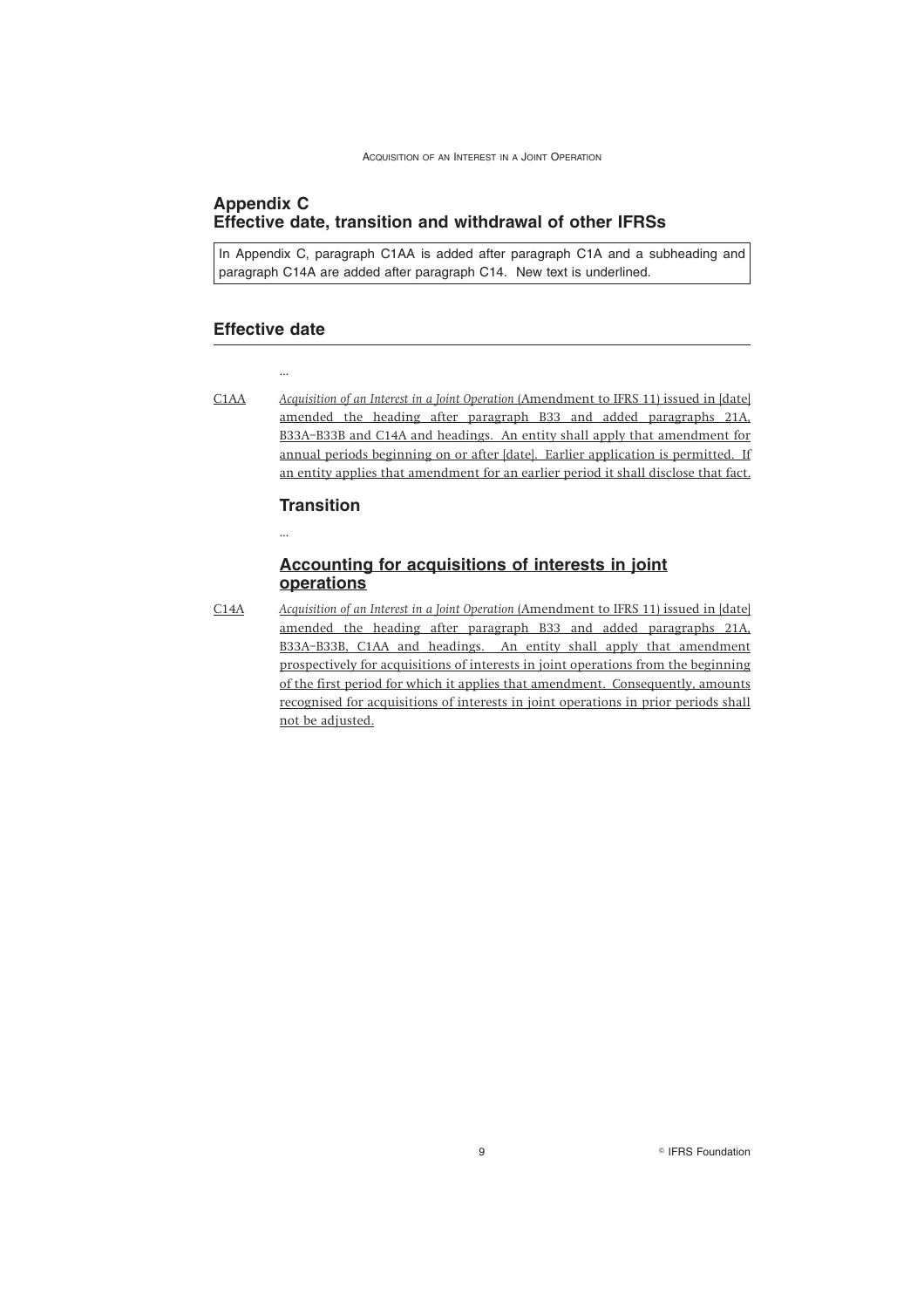#### **Proposed consequential amendment to IFRS 1** *First-time Adoption of International Financial Reporting Standards*

In Appendix C, paragraph C5 is amended and paragraph 39M is added. New text is underlined and deleted text is struck through.

## **Appendix C Exemptions for business combinations**

C5 The exemption for past business combinations also applies to past acquisitions of investments in associates, and of interests in joint ventures and interests in joint operations in which the activity of the joint operation constitutes a business. Furthermore, the date selected for paragraph C1 applies equally for all such acquisitions.

#### **Effective date**

...

...

39M *Acquisition of an Interest in a Joint Operation* (Amendment to IFRS 11) issued in [date] amended paragraph C5. An entity shall apply that amendment for annual periods beginning on or after [date]. If an entity applies related amendments in IFRS 11 from *Acquisition of an Interest in a Joint Operation* (Amendment to IFRS 11) for an earlier period, the amendment to paragraph C5 shall be applied for that earlier period.

<sup>©</sup> IFRS Foundation 10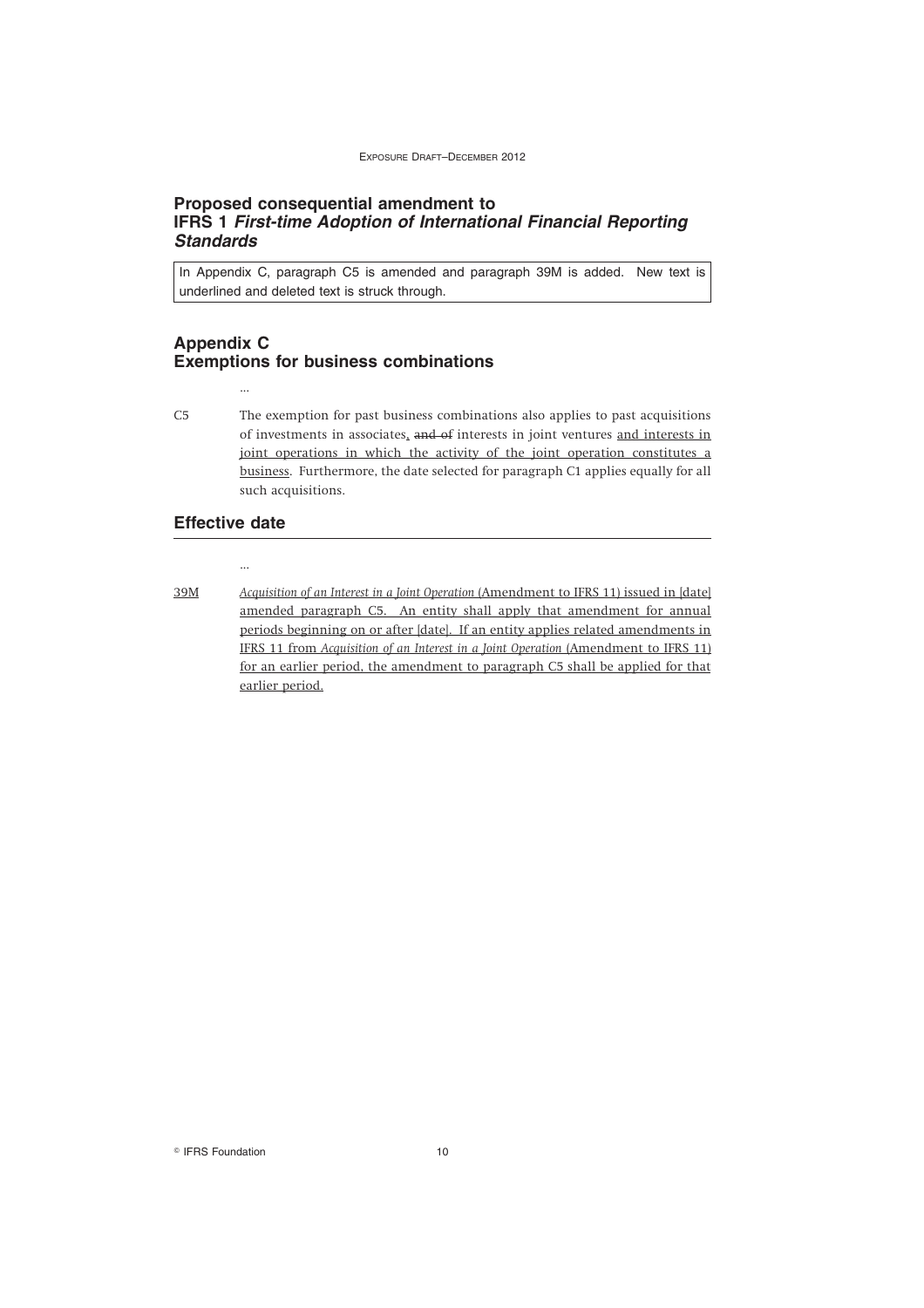# **Approval by the Board of** *Acquisition of an Interest in a Joint Operation* **(Proposed amendment to IFRS 11) published in December 2012**

The Exposure Draft *Acquisition of an Interest in a Joint Operation* was approved for publication by the fifteen members of the International Accounting Standards Board.

Hans Hoogervorst Chairman Ian Mackintosh Vice-Chairman Stephen Cooper Philippe Danjou Martin Edelmann Jan Engström Patrick Finnegan Amaro Luiz de Oliveira Gomes Prabhakar Kalavacherla Patricia McConnell Takatsugu Ochi Paul Pacter Darrel Scott Chungwoo Suh Wei-Guo Zhang

11 **Internation IFRS** Foundation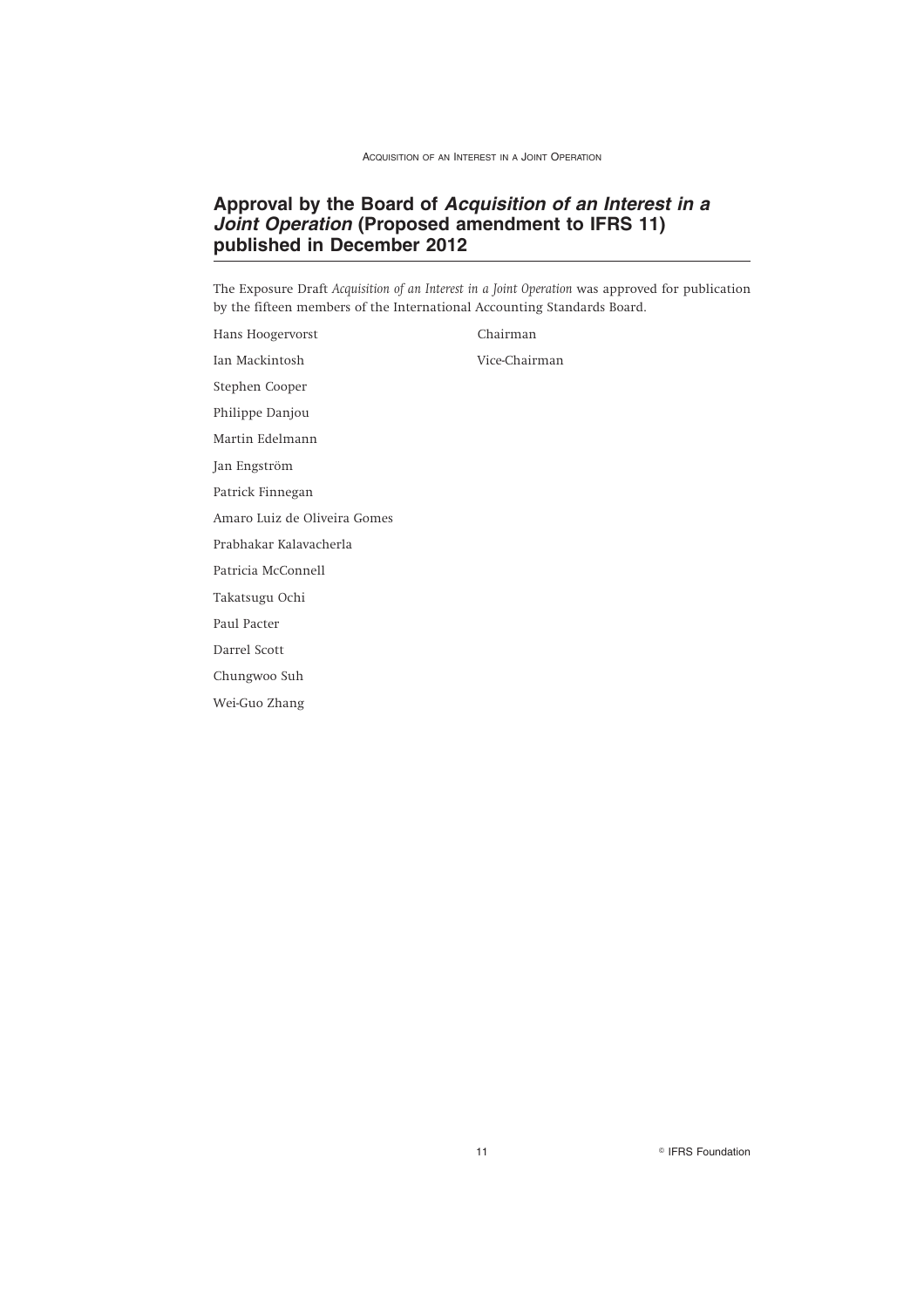# **Basis for Conclusions on the proposed amendment to IFRS 11** *Joint Arrangements*

*This Basis for Conclusions accompanies, but is not part of, the proposed amendment.*

#### **Financial statements of parties to a joint arrangement**

# **Accounting for acquisitions of interests in joint operations**

- BC1 The IFRS Interpretations Committee (the Interpretations Committee) reported to the IASB that practice differed significantly in accounting for the acquisition of interests in jointly controlled operations or assets, as specified in IAS 31 *Interests in Joint Ventures*. In particular, the Interpretations Committee noted significant diversity in practice, if the activity of the jointly controlled operations or assets constitutes a business, as defined in IFRS 3 *Business Combinations*. This includes formations of jointly controlled operations or assets when existing businesses are contributed in the formations.
- BC2 While some apply the relevant principles of business combinations accounting in IFRS 3 and other Standards, others allocate the total cost of acquiring interests in jointly controlled operations or assets to the individual identifiable assets and liabilities on the basis of their relative fair values.
- BC3 A third group applies the relevant principles of business combinations accounting only to issues that are not addressed in other Standards.
- BC4 The different approaches have led to different accounting outcomes, in particular:
	- (a) in accounting for premiums paid for synergies;
	- (b) in capitalising or expensing acquisition-related costs; and
	- (c) in accounting for deferred tax assets and deferred tax liabilities that arise from the initial recognition of assets and liabilities.
- BC5 The IASB noted that the significant diversity in practice results from the fact that IAS 31 does not give comprehensive guidance on the accounting for acquisitions of interests in jointly controlled operations or assets, the activity of which constitutes a business, as defined in IFRS 3. The IASB is concerned that this significant diversity in practice may continue in the accounting for acquisitions of interests in joint operations, as defined in IFRS  $11$ ,<sup>2</sup> the activities of which constitute businesses.
- BC6 The IASB considered the guidance in current Standards on the acquisition of an interest in a business and concluded that the most appropriate approach to account for an acquisition of an interest in a joint operation in which the activity of the joint operation constitutes a business, as defined in IFRS 3, is to apply all the relevant principles on business combinations accounting in IFRS 3 and other Standards.

<sup>©</sup> IFRS Foundation 12

<sup>2</sup> IFRS 11 *Joint Arrangements* has to be applied for annual periods beginning on or after 1 January 2013. It replaces IAS 31 *Interests in Joint Ventures*.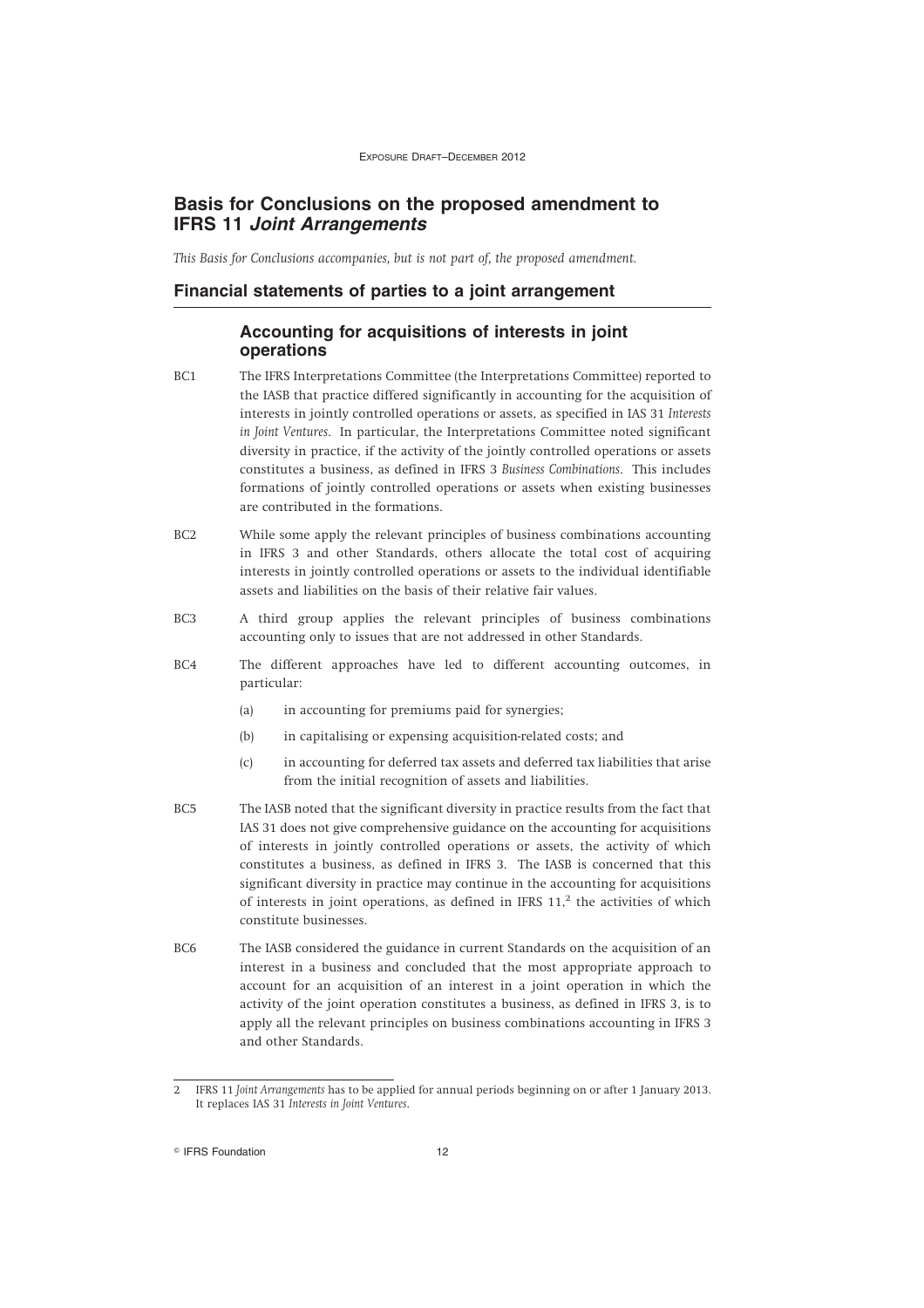- BC7 The IASB reached this conclusion because:
	- (a) it considers that separate recognition of goodwill, when present, is preferable to allocating premiums to identifiable assets acquired on the basis of relative fair values;
	- (b) it thinks that an approach that limits the application of business combinations accounting only to issues that are not addressed elsewhere in the Standards lacks a strong conceptual basis; and
	- (c) the guidance in IFRS 3 and other Standards on business combinations gives a comprehensive and consistent set of accounting principles for the different components of the transaction.
- BC8 The IASB also concluded that an entity that is acquiring an interest in a joint operation in which the activity of the joint operation constitutes a business, as defined in IFRS 3, shall disclose the relevant information that is specified in IFRS 3 and other Standards on business combinations. This is because these requirements are an integral part of the financial reporting about the acquisition of interests in businesses.
- BC9 Consequently, the IASB proposes to amend IFRS 11 to address the accounting for both the acquisition of an interest in a joint operation in which the activity of the joint operation constitutes a business, as defined in IFRS 3, and the related disclosure requirements, as a means to resolve the significant diversity in practice.
- BC10 The scope of the proposed amendment to IFRS 11 is, in terms of a limited scope project, limited to those fact patterns that are subject to significant diversity in practice, as observed by the Interpretations Committee. Consequently, the IASB proposes that the amendment should not only apply to the acquisition of an interest in an existing joint operation but also to the acquisition of an interest in a joint operation on its formation. However, the proposed amendment should not apply if the formation of the joint operation coincides with the formation of the business. This is the case when no existing business is contributed to the joint operation on its formation.

#### **Effective date and transition**

BC11 The IASB considered the transitional provisions and effective date of the amendment to IFRS 11. The IASB noted that applying the relevant principles of business combinations accounting in IFRS 3 and other Standards to transactions that have previously been accounted for by applying one of the divergent approaches presented in paragraphs BC2–BC3 might involve the use of hindsight in determining the acquisition-date fair values of the identifiable assets and liabilities to be recognised as part of the transaction. Consequently, the IASB proposes that an entity would apply the proposed amendment to IFRS 11 prospectively for annual periods beginning on or after [date].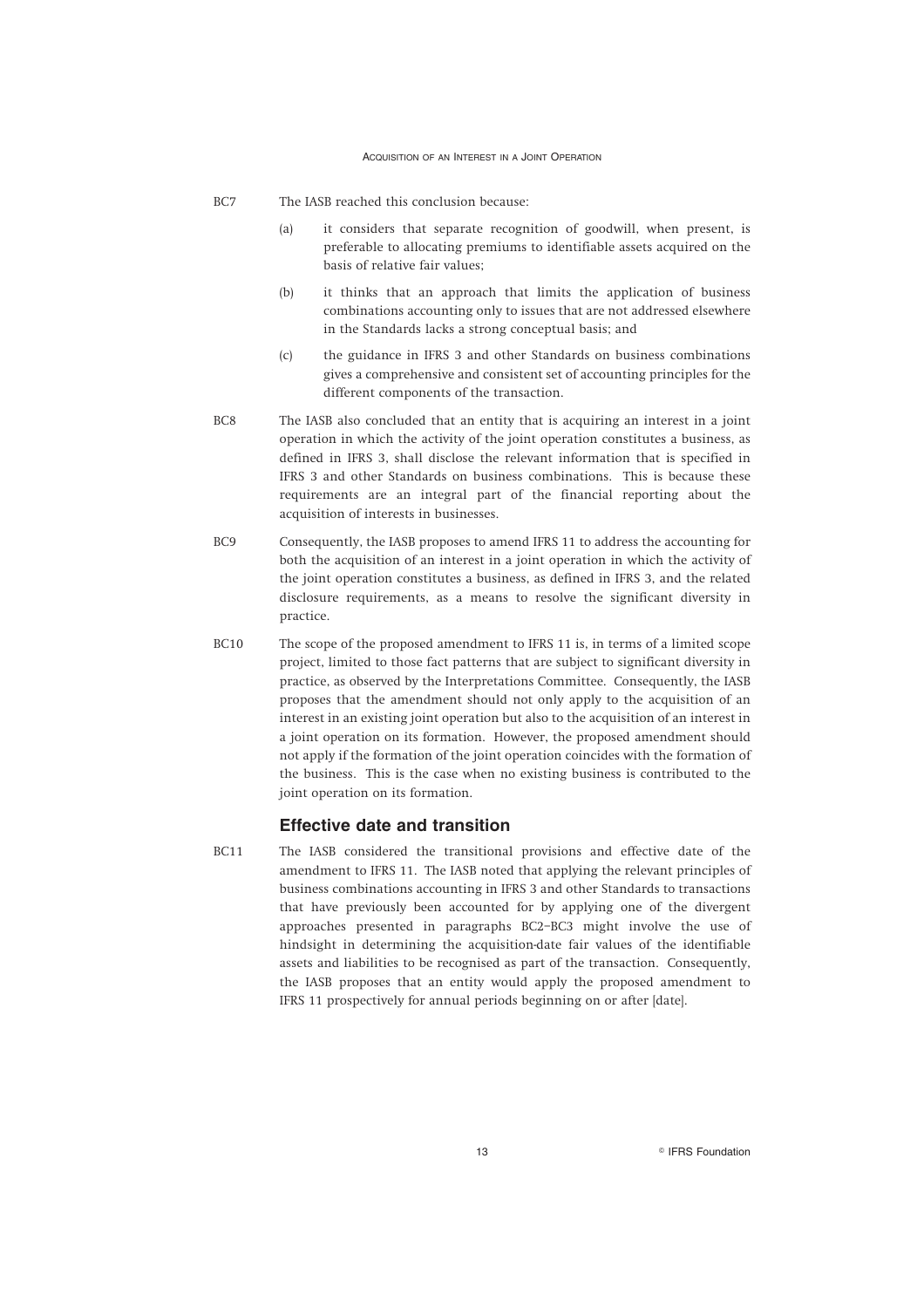# **Illustrative examples IFRS 11** *Joint Arrangements*

*These examples accompany, but are not part of, IFRS 11. They illustrate aspects of IFRS 11 but are not intended to provide interpretative guidance.*

After paragraph IE52, a heading and paragraphs IE53–IE56 are added.

# **Example 7—Accounting for acquisitions of interests in joint operations**

IE53 Entity A acquires a 40 per cent ownership interest in a joint operation (Joint Operation C) at a cost of  $CU300<sup>3</sup>$  and incurs acquisition-related costs of CU50. The contractual arrangement between the parties establishes that Entity A has rights to the assets and obligations for the liabilities that relate to the joint operation in proportion to its ownership interest.

IE54 IFRS 3 *Business Combinations* requires the entity to measure the identifiable assets acquired and the liabilities assumed at their acquisition-date fair values with limited exceptions; for example, deferred tax assets and deferred tax liabilities are not measured at fair value but are measured in accordance with IAS 12 *Income Taxes*. The following table sets out:

- (a) the acquisition-date amounts required by IFRS 3 for the entire net assets, ie fair value or the measurement required by IFRS 3 instead of the identifiable assets acquired and the liabilities assumed;
- (b) Entity A's share in these assets and liabilities; and
- (c) the amounts that Entity A recognises in its financial statements in relation to its interest in the joint operation.

|                                | <b>Acquisition-</b><br>date amounts<br>required by<br><b>IFRS 3 for the</b><br>entire net<br>assets | <b>Entity A's</b><br>share in these<br>assets and<br><b>liabilities</b> | <b>Amounts</b><br>recognised in<br><b>Entity A's</b><br>financial<br>statements |
|--------------------------------|-----------------------------------------------------------------------------------------------------|-------------------------------------------------------------------------|---------------------------------------------------------------------------------|
| Property, plant and            | 270                                                                                                 | 40%                                                                     | 108                                                                             |
| equipment<br>Intangible assets |                                                                                                     |                                                                         |                                                                                 |
| (excluding goodwill)           | 125                                                                                                 | 40%                                                                     | 50                                                                              |
| Accounts receivable            | 210                                                                                                 | 40%                                                                     | 84                                                                              |
| Inventory                      | 175                                                                                                 | 40%                                                                     | 70                                                                              |
| Retirement benefit             |                                                                                                     |                                                                         |                                                                                 |
| obligations                    | (30)                                                                                                | 40%                                                                     | (12)                                                                            |
|                                |                                                                                                     |                                                                         | continued.                                                                      |

3 In this example, monetary amounts are denominated in 'currency units (CU)'.

<sup>©</sup> IFRS Foundation 14